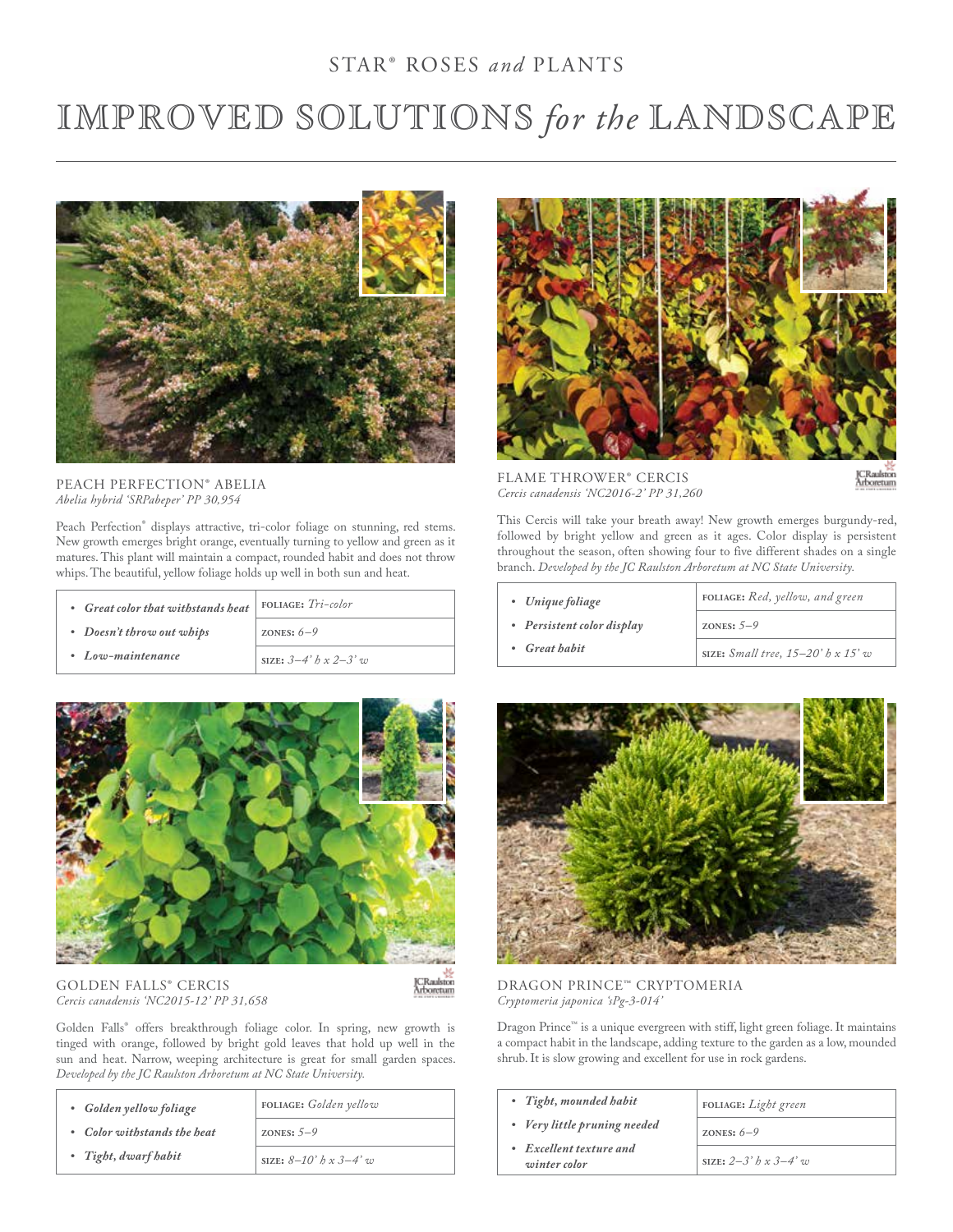

#### BELLINI® GRAPE LAGERSTROEMIA *Lagerstroemia indica 'Congrabel' PP 28,975*

Bellini® Crape Myrtles are unlike any other varieties on the market because of their breakthrough, compact size and delicious colors. Bellini® Grape is a bright, purple color and is resistant to deer and powdery mildew. Plant it near a foundation, in a mixed garden, or as a low border.

| • Low-growing,<br>compact habit  | <b>FOLIAGE:</b> Green       |
|----------------------------------|-----------------------------|
| • Early blooming                 | ZONES: $5-9$                |
| • Resistant to<br>powdery mildew | SIZE: $3-4$ ' h x $3-4$ ' w |



BELLINI® GUAVA LAGERSTROEMIA *Lagerstroemia indica 'Bellaggua' PPAF*

Bellini® Crape Myrtles are unlike any other varieties on the market because of their breakthrough, compact size and delicious colors. Bellini® Guava is a light pink addition to the garden and is resistant to deer and powdery mildew. Plant this variety near your foundation, in a mixed garden, or even as a low border.

| • Low-growing,<br>compact habit  | <b>FOLIAGE:</b> Green            |
|----------------------------------|----------------------------------|
| • Early blooming                 | ZONES: $6-9$                     |
| • Resistant to<br>powdery mildew | SIZE: $3-4$ ' $h \times 3-4$ ' w |



BELLINI® RASPBERRY LAGERSTROEMIA *Lagerstroemia indica 'Conlagras' PP 29,006*

Bellini® Crape Myrtles are unlike any other varieties on the market because of their breakthrough, compact size and delicious colors. Bellini® Raspberry is a bright, rose color and is resistant to deer and powdery mildew. Plant it near a foundation, in a mixed garden, or as a low border.

| • Low-growing,<br>compact habit  | <b>FOLIAGE:</b> Green            |
|----------------------------------|----------------------------------|
| • Early blooming                 | ZONES: $5-9$                     |
| • Resistant to<br>powdery mildew | SIZE: $3-4$ ' $h \times 3-4$ ' w |



#### BELLINI® STRAWBERRY LAGERSTROEMIA PARTY LIGHTS™ OSMANTHUS *Lagerstroemia indica 'Strawconbel' PPAF*

Bellini® Crape Myrtles are unlike any other varieties on the market because of their breakthrough, compact size and delicious colors. Bellini® Strawberry is a bright red addition to the garden and is resistant to deer and powdery mildew. Plant this variety near your foundation, in a mixed garden, or even as a low border.

| • Low-growing,<br>compact habit  | <b>FOLIAGE:</b> Green            |
|----------------------------------|----------------------------------|
| • Early blooming                 | ZONES: $6-9$                     |
| • Resistant to<br>powdery mildew | SIZE: $3-4$ ' $h \times 3-4$ ' w |



*Osmanthus heterophyllus 'sPg-3-021'*

Party Lights™ Osmanthus produces an amazingly eye-catching spring display of variegated pink, cream, and yellow foliage. Plants maintain an attractive, compact habit in the landscape, making them a great addition to any garden. Remains evergreen to provide year-round beauty.

| • Outstanding color            | FOLIAGE: Variegated            |
|--------------------------------|--------------------------------|
| • Compact habit<br>• Evergreen | ZONES: $6-9$                   |
| year-long                      | SIZE: $4-5$ ' $h \times 3$ ' w |



PRUNUS 'CHESTNUT HILL' *Prunus laurocerasus 'Chestnut Hill' PP 24,880* 

'Chestnut Hill' is a more compact selection of the popular hedge plant from the Morris Arboretum. Height does not exceed 4 feet. It is tolerant to salt spray and takes pruning very well.

| • Disease resistant                        | FOLIAGE: Dark green,<br>glossy |
|--------------------------------------------|--------------------------------|
| • Good cold hardiness<br>• Great landscape | ZONES: $6-8$                   |
| performance                                | SIZE: $4' h x 4-6' \eta v$     |

**ROSES** and **PLANTS**